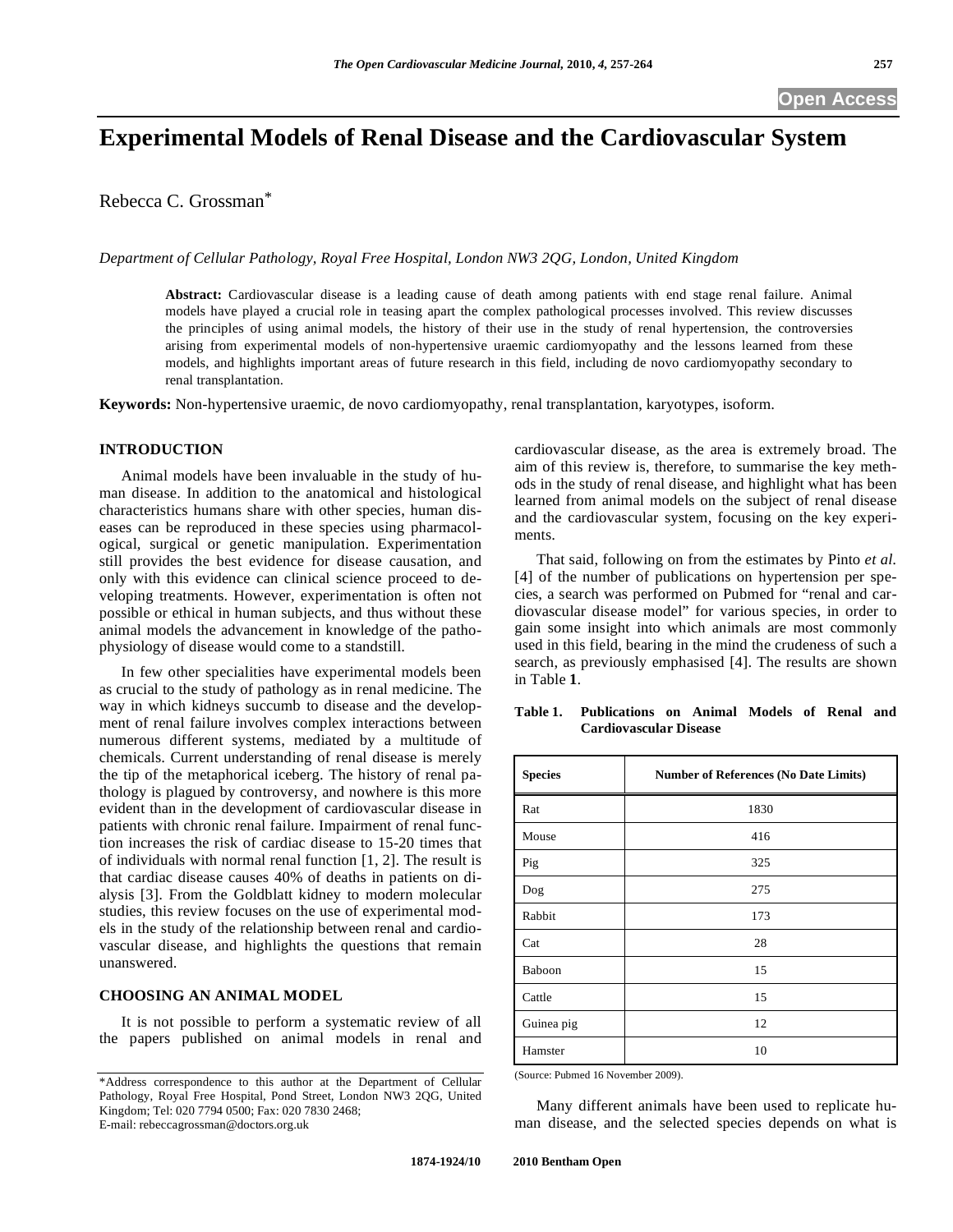required from the experiment. Choosing the animal model is a process in which cost, animal welfare and practical suitability must all be considered. All species have both advantages and disadvantages with regards to this process.

 An ideal animal model should have similar anatomy and physiology to humans; results of experimentation should be readily transferable to humans; similar pathological findings to humans should be evident; and interventions to reproduce human pathological findings in the animal should be technically achievable without producing pain or suffering.

# **Rat Models**

As can be seen from Table 1, the rat is the most commonly used model in the study of renal and cardiovascular disease. Types include Wistar, Sprague-Dawley, Fawnhooded, Fisher and Lewis. The advantages of using rat models are that they are inexpensive and have short gestation periods (59-72 days) [5], meaning large sample sizes can be achieved in a short space of time [6]. The disadvantages are predominantly due to the anatomical, physiological and pathological differences between rat and man. With respect to cardiac physiology, rat myocardium has a shorter action potential and the sodium calcium pump  $(Na^+/Ca^{2+})$  pump) has a smaller role [6]. Furthermore, the myosin isoforms are different, heart rates are faster, and the force-frequency relationship is inversed. Doggrell and Brown highlight some of the important pathological differences between rat and man relating to cardiovascular disease: that these diseases are slowly developing in man, compared to the rapid onset imposed upon laboratory rats; and that these diseases are more common in older humans, but laboratory rats are usually young [7]. In addition, atherosclerosis is seldom seen in rats [4], whereas this process plays an important role in human cardiovascular disease.

#### **Mouse Models**

The mouse is the most commonly used animal in laboratory research in general [5]. Mouse models share similar advantages to rats, with the addition that the karyotypes of the many inbred strains and outbred stocks are known, making it useful for genetic modification, such as gene knockout models. However, mice are smaller than rats, making surgical interventions more technically difficult.

#### **Rabbit Models**

 Rabbits are larger than rats and mice and less expensive than dogs and pigs, and share certain cardiac physiological features with humans: rabbit hearts have a predominant betamyosin heavy chain isoform [6], and a similar sarcoplasmic reticulum and force-frequency relationship to humans.

#### **Large Animal Models**

 Large animals such as dogs and pigs are used to study cardiac function and ventricular volumes with greater accuracy than would be achieved in smaller animals [6], and allow long-term interventional measures to be used to produce physiological changes. Dogs are particularly useful as the cardiac electrophysiology is similar to humans, with dominance of the beta-myosin heavy chain isoform as in rabbits. Pigs also have similar anatomy and physiology to humans. The disadvantages of using large animals are primarily cost, long gestation and growth times, and the extensive resources required to provide adequate care.

#### **RENAL HYPERTENSION: THE GOLDBLATT KIDNEY AND BEYOND**

 Hypertension has a complex, multifactorial aetiology, the study of which is further complicated by the arbitrary cut-off that separates the pathological from the norm. The most common type of this condition is so-called essential hypertension, which probably represents an interplay of various genes, *via* their diverse alleles and levels of penetrance. Often these facts are taken for granted, and what is less commonly considered is the controversy that mars the history of hypertension research, which centres on the relationship between hypertension and the kidney. There are several informative reviews written on the subject of animal models in hypertension [4, 8], including the use of endocrinological, metabolic, diet-induced, salt-induced and genetic models of essential hypertension, as well as the spontaneously hypertensive rat. This section will thus briefly review the history of the use of experimental models in renal hypertension, as the methods and theories learned from these experiments have contributed greatly to the work performed on nonhypertensive renal causes of cardiovascular disease.

 Harry Goldblatt (1891-1977), born and educated in Canada, was a Professor of Experimental Pathology at the Western Reserve University School of Medicine in Cleveland, Ohio [9, 10]. Throughout his career, he had been interested in the role of the kidney in the development of hypertension, and it was his work that led to the use of the eponymous Goldblatt kidney. The studies of Goldblatt and his colleagues on experimental hypertension from 1934 onwards, were a landmark series of experiments that paved the way for future methods of inducing persistent hypertension in laboratory animals [11-14]. In the first of these experiments, the authors used a clamp to constrict the renal arteries of dogs, producing renal ischaemia and rendering the dogs hypertensive for several months [11]. Unilateral renal ischaemia produced hypertension which was transient, partly due to the development of a collateral circulation to the affected kidney which restored blood flow. Bilateral moderate constriction of renal arteries produced hypertension with no renal dysfunction, while nearly complete bilateral constriction resulted in very high blood pressures and severe renal dysfunction. Another method of producing persistent hypertension was to constrict one renal artery, and once the blood pressure was elevated, to remove the contralateral kidney. Goldblatt *et al*. also showed that hypertension could arise from constriction of the suprarenal aorta [13]. Goldblatt subsequently showed that in other animals, including monkeys, sheep, rabbits and rats, constriction of one renal artery was sufficient to produce hypertension lasting many months [12, 14-16].

 The clamps used by Goldblatt *et al*. subsequently evolved into clips, with Pickering and Prinzmetal using a silver clip to constrict rabbit arteries [17]. These silver clips were used by Wilson and Byrom on rats to study accelerated (malignant) hypertension [18]. It was later shown that changing the clip diameter could produce different degrees of hypertension in the Wistar rat [19], and that the onset of hypertension could be gradual and chronic, with a plateau at two weeks. In a small number of rats, blood pressure may subsequently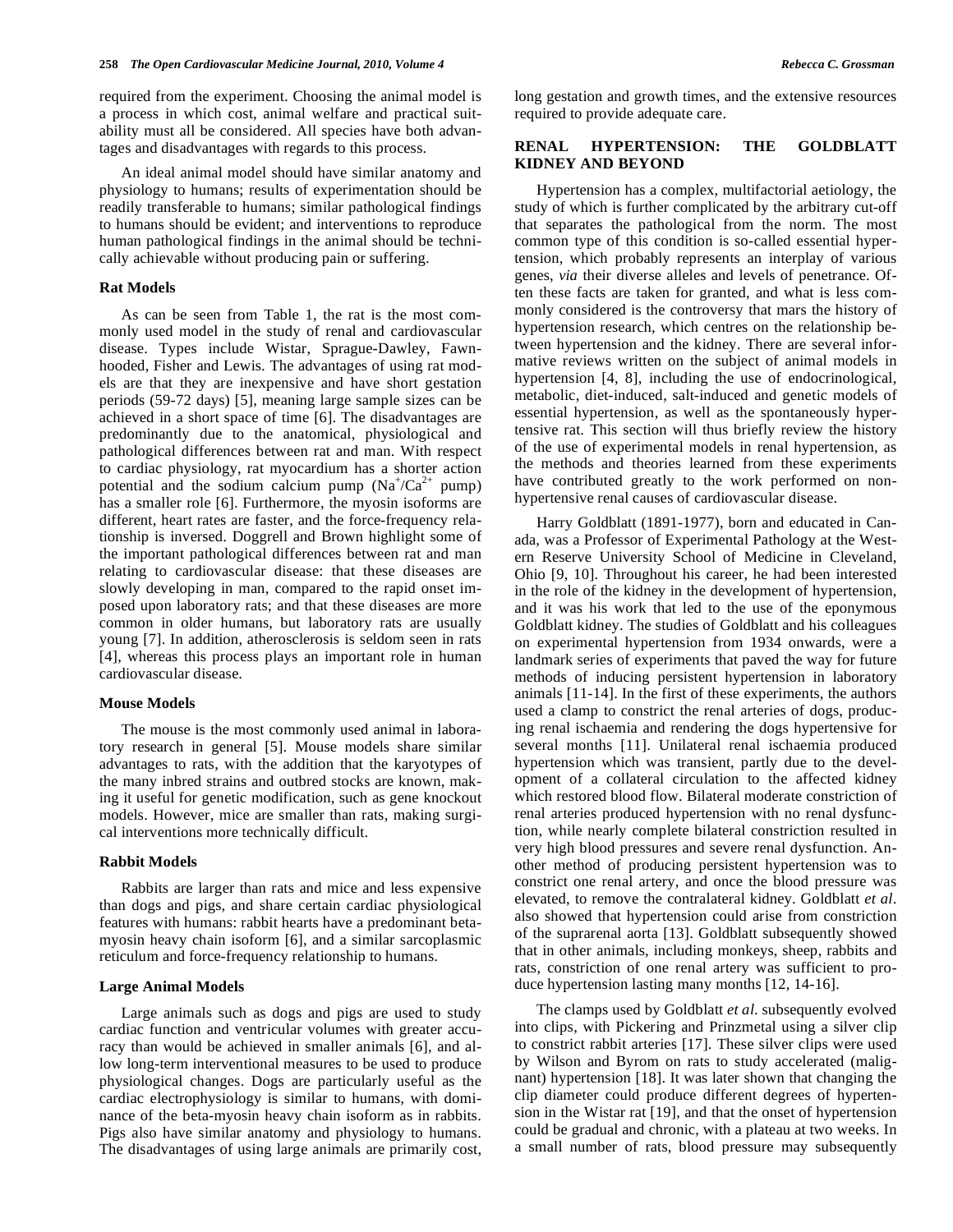#### *Experimental Models of Renal Disease and the Cardiovascular System The Open Cardiovascular Medicine Journal, 2010, Volume 4* **259**

decrease [8]. These methods continue to be used; Capasso *et al*. applied a unilateral silver clip to the renal arteries of Fischer rats to study hypertensive left ventricular failure [20]. To study cardiac remodelling, Brilla *et al*. used a modified two-kidney, one-clip model by subjecting Sprague-Dawley rats to abdominal aortic banding with unilateral renal artery constriction, producing unilateral renal atrophy [21]. Dobrian *et al.* used the one-kidney, one-clip method in Wistar rats, and uninephrectomised rats as normotensive controls, to show that blood pressure could be well controlled with the synergistic use of an angiotensin II blocker and a superoxide dismutase mimetic [22]. Both the twokidney, one clip method [23, 24] and the one-kidney, oneclip [24] methods have also been successfully used in mice.

 The two-kidney, two-clip and one-kidney, one-clip models are volume-dependent models of hypertension [7, 8], with the former the animal equivalent of bilateral renal artery stenosis in humans. It has been shown to be less dependent on the activation of the renin-angiotensin system (RAS) than the two-kidney, one-clip model. The latter is a pressure overload model, and dependent on activation of the RAS and vasoconstriction [7]. It is therefore sensitive to antagonists of the RAS. It is also sensitive to changes in dietary sodium, with a high sodium intake augmenting hypertension, and restriction of sodium reducing it [8]. It responds to calcium antagonists and vasodilators, but not to diuretics, betablockers and endothelin antagonists [4].

 Unilateral renal artery stenosis has been used in pigs to study oxidative stress in renovascular hypertension [25]. Stenosis was produced by inserting a local-irritant coil into the renal artery, which resulted in a gradual proliferative neointimal response and progressive luminal narrowing. The authors demonstrated that a moderate stenosis produced only a transient increase in RAS activity, with oxidative stress remaining active.

 There have also been experimental models that did not depend on renal artery constriction. Page produced the "perinephritis-type" hypertension by wrapping kidneys in silk and cellophane, resulting in the growth of a capsule of connective tissue, with compression of the renal parenchyma and subsequent ischaemia [26]. This was applied to dogs, cats, rabbits and cynomolgus monkeys [8], and has been shown to be dependent on the RAS and on endothelin-1. The method used by Grollman is similar; it is a two-kidney, one-Figure-8 wrap model [27], which has been used to study angiotensin in Sprague-Dawley rats [28]. The renal wrapping method has also been used in dogs to study diastolic heart failure [29].

 Finally, the reduced renal mass method has been used less often to study renal hypertension; in this process 75% of the renal tissue is removed [30]. Nephrectomy models are more commonly used to study non-hypertensive cardiovascular disease in renal impairment. This model has been used in combination with a high salt diet, for example, to study the regulatory role of substance P in Sprague-Dawley rats [31].

### **URAEMIC CARDIOMYOPATHY: AN EXAMPLE OF LESSONS LEARNED**

 The subject of a uraemic cardiomyopathy occurring independently of hypertension and thus of afterload has been a contentious one. Clearly, chronic renal disease and atherosclerotic cardiovascular disease share certain risk factors, such as diabetes and hypercholesterolaemia. Yet coronary artery disease only accounts for half of the cardiac mortality of patients with end-stage renal failure [1]. Uraemic patients often die of congestive cardiac failure, sudden cardiac death, or uraemic cardiomyopathy. The cardiac findings associated with uraemia comprise of predominantly left ventricular hypertrophy, as well as, left ventricular dilatation and systolic dysfunction [32]. A similar fibrosis is not seen in other organs of animals with chronic renal failure.

 Due to the controversy surrounding uraemic cardiomyopathy, a multitude of papers have been devoted to using animal models in the study of this condition. Most of these experiments have used the 5/6 nephrectomy model, in which the rat is anaesthetised and one kidney is removed. After an interval of 1-2 weeks, 2/3 of the contralateral kidney is destroyed either by actual removal of renal tissue, or by infarction *via* ligation of two or three branches of its renal artery [33, 34].

 Perez-Ruiz *et al*. highlighted a forgotten technique to study uraemic cardiomyopathy [35]. This method involves tying off the renal parenchyma in both renal poles. The authors claim that this method shares the advantages of the nephrectomy model, such as the reproducibility and homogeneity, while avoiding excessive bleeding, an advantage seen in the infarction technique.

 Non-interventional studies of the heart in chronic renal failure have been performed, using the normotensive Zucker obese rat. This animal develops renal failure secondary to structural abnormalities, obesity and glucose intolerance, but not diabetes or hypertension. This allowed the study of a non-surgical uraemic cardiomyopathy; indeed, left ventricular hypertrophy was evident at 13 months [36].

#### **Changes in Uraemia: Myocardial Hypertrophy**

 According to Rambausek *et al*. [37], the first recorded increase in heart weight secondary to experimental renal failure was in 1879 [38]. However it was the study by Rambausek *et al*. of subtotally nephrectomised Sprague-Dawley rats that provided the first clear insight into the independence of this process of blood pressure [37]. In their experiments, they found an increase in dry, de-fatted heart weight in the experimental group (after a range of 14-21 days of uraemia) compared to controls (sham operated rats), despite beta adrenoceptor blockade, alpha-1 adrenoceptor blockade, and pharmacological normalisation of blood pressure with hydralazine or furosemide. The authors also demonstrated a shift from V3 to V1 isomyosin (with a faster contractile response) in the experimental group, which correlated with creatinine levels.

 These results were reproducible, and experimental evidence of myocardial hypertrophy secondary to chronic renal failure has subsequently become abundant [39]. There has continued to be some contention regarding the role of blood pressure in uraemic cardiomyopathy. Fabris *et al*. demonstrated that the left ventricular weight of 5/6 nephrectomised Wistar hypertensive rats given only drinking water was greater than in rats given lisinopril, which were subsequently normotensive [33]. Although the correlation they showed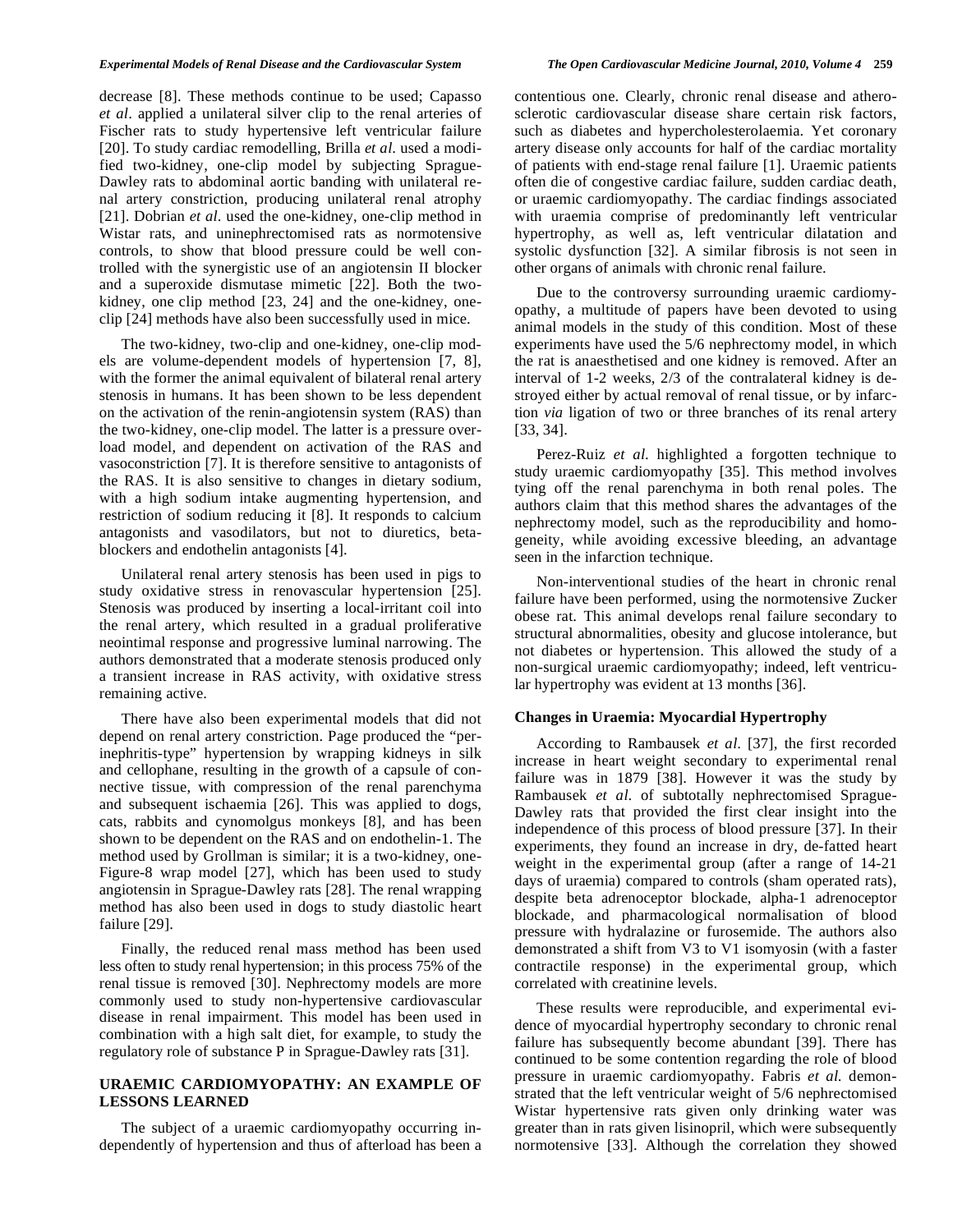between blood pressure and the degree of ventricular hypertrophy is intriguing, the limitations of this study were considerable: there were no sham-operated controls; the weights measured were of wet, freshly dissected hearts; and angiotensin converting enzyme (ACE) inhibitors have complex effects on cardiac morphology, not merely acting *via* their antihypertensive effects. Clearly, blood pressure control is important in preventing cardiovascular disease in patients with chronic renal impairment, but the authors themselves acknowledged that there are other mechanisms at play.

# **Myocardial Interstitial Fibrosis, Cardiac Compliance and Vascular Architecture**

 Using subtotally nephrectomised Sprague-Dawley rats, Mall *et al*. [40] showed that the increase in total heart weight demonstrated by Rambausek *et al*. [37] after 21 days of uraemia (as well as an increase in both right and left ventricular weight) was secondary to an increase in true interstitial volume, both cellular and non-cellular, with increased deposition of collagen. This was associated with activated interstitial cells, and a reduced capillary cross-sectional area. In 1992, this latter point was confirmed using stereological techniques to analyse perfusion-fixed hearts of subtotally nephrectomised Sprague-Dawley rats [41]. Uraemia resulted in increased blood pressure and reduced capillary length per unit myocardial volume, as well as reduced capillary luminal surface density and volume density, compared to control rats. The same group found a blood pressure-independent increase in the wall to lumen ratio of intramyocardial arteries, and in the aorta media thickness of subtotally nephrectomised rats [42]. The intramyocardial arterial wall thickening has been found to be due to hypertrophy rather than hyperplasia, independent of blood pressure [43].

 These architectural changes were reported again in 1996 [44]. In that experiment, nephrectomised Sprague-Dawley rats were given ramipril, nifedipine or moxonidine to normalise blood pressure; these drugs had differential effects on the above architectural changes, and also acted to prevent these changes.

 The different changes in interstitial and capillary density in uraemic cardiomyopathy have not yet been explained, but the role of growth factors such as basic fibroblast growth factor (BFGF) and vascular endothelial growth factor (VEGF) has been proposed [44]. The reduced capillarisation was not seen in skeletal muscle (psoas) of nephrectomised rats [45], although blood pressure was not corrected in the experiment.

 The above findings [40] were not seen when one-clip, two-kidney rat models of renovascular hypertension were studied. It was suggested that the consequences of the fibrosis produced in the nephrectomised rats would equate to direct, negative effects on cardiac compliance in uraemic patients, as well as resulting in altered electrical excitation pathways, a potential cause of the sudden cardiac death so often seen in renal patients. The electrophysiology of uraemic rats, both of isolated myocytes and the whole left ventricle, was later studied using a whole-cell patchclamp by Donohoe *et al*. [46], who found altered cardiac transient outward  $K^+$  current resulting in shorter action potentials.

# **Reduced Cardiac Chronotropic and Inotropic Responsiveness in Uraemia**

 To study cardiac function in uraemia, bilaterally nephrectomised rats have been treated with ACE inhibitors, muscarinic antagonists and ganglionic blockers [47], and challenged with intravenous isoprenaline. Uraemic rats showed a lower maximal response in heart rate, but no difference in blood pressure. Intravenous forskolin led to a lower maximal response in heart rate in the experimental rats, independent of receptor activity. This was attributed to reduced adenylate cyclase activity. Similarly, reduced cardiac beta-adrenoceptor responsiveness was demonstrated in uraemic Wistar rats [48]. This time the inotropic responsiveness was due to reduced isoprenaline-induced activation of adenylate cyclase, potentially by uncoupling or inhibition; muscarinic receptor function was unaltered.

#### **Cardiac Function and Energetics in Uraemia**

 The above experiments provided some insight into the structural changes seen in uraemic hearts. They were followed by a study using the subtotal (5/6) nephrectomy model on Wistar rats, in which the authors focused on the mechanical effects of these structural changes *in vitro*, thereby removing neurohormonal influences on cardiac contractility [3]. Four weeks after surgery, isolated perfusing working heart preparations demonstrated reduced cardiac output. However, blood pressure was not controlled during the four weeks post-operatively, and could have contributed to the effects. An increased susceptibility to ischaemic damage was also shown *via* decreased phosphocreatine content, and an increased release of inosine (a marker of ischaemic damage). These hearts failed in response to increases in calcium; the authors proposed that impaired cytosolic calcium control played a role in the relationship between renal failure and impaired cardiac function.

 This *in vitro* experiment demonstrated the fact that impaired cardiac function was independent of circulating urea and creatinine, as the hearts were perfused with physiological saline, with no effect from the addition of urea and creatinine. The opposite has been shown in spontaneously beating mouse cardiac myocytes [49], in response to sera from patients on haemodialysis for chronic renal failure. Urea, creatinine, and combinations of the two reduced the cardiac inotropy and resulted in arrhythmias and asynchronies.

 Using subtotally nephrectomised Sprague-Dawley rats, Reddy *et al*. demonstrated that early experimental uraemia was associated with cardiac hypertrophy with normal function, and normal myocardial carnitine levels in the presence of serum carnitine deficiency [50]. As carnitine plays an important role in myocardial energy metabolism, they postulated that tissue carnitine stores served to maintain cardiac metabolism in early uraemia.

 These experiments make a good case for uraemic cardiomyopathy to be a distinct entity from hypertensive cardiac dysfunction and atherosclerotic cardiac disease secondary to the risk factors common to both heart and kidney disease. The cause of this phenomenon is still controversial, with parathyroid hormone (PTH), angiotensin II, marinobufagenin (MBG), oxidative stress, and growth hormone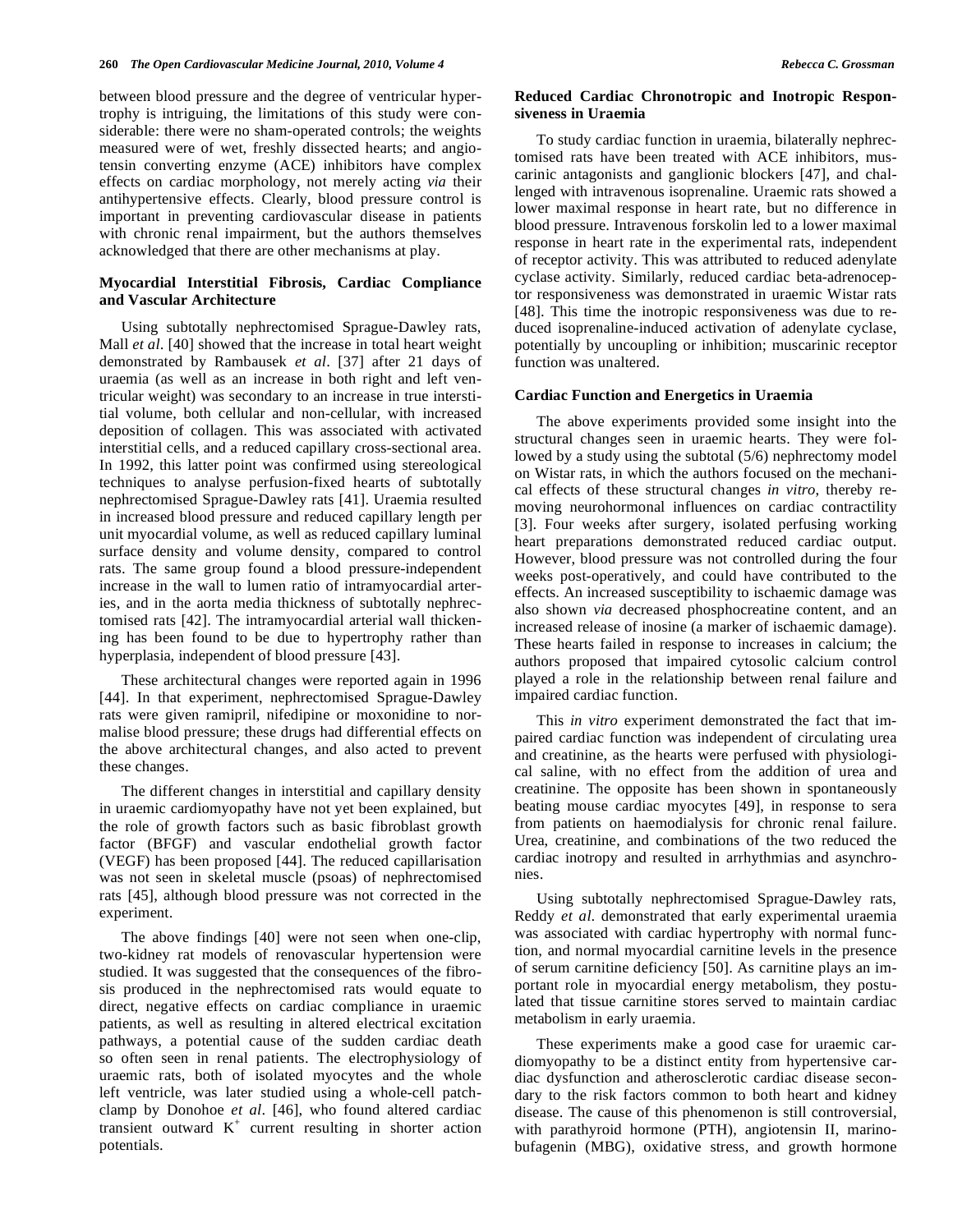(GH) all having been put forward as likely contributors to the process.

#### **The Role of Calcium in Uraemic Cardiomyopathy**

 Calcium ions play a crucial role in cardiac physiology, particularly in myocardial excitation-contraction coupling [51]. Therefore, PTH was one of the first culprits to be suspected of playing a role in the pathophysiology of uraemic cardiomyopathy; this was as early as 1984 [52].

 As reviewed by Rostand and Drüeke [51], there are numerous theories pertaining to the mechanisms whereby PTH could act as an intermediary between renal impairment and cardiomyopathy. These include direct trophic effects on myocytes and interstitial fibroblasts, and indirect effects *via* anaemia or large and small vessel changes. Rostand and Drüeke suggest an increase in blood pressure *via* hypercalcaemia, but the effects on the heart appear to be independent of blood pressure [42].

 Rambausek *et al*. [37] noted increased cardiac calcium content in experimental rats, and that an increase in heart weight still occurred after parathyroidectomy with calcium supplementation. This was followed in the 1990s by *in vitro* experiments that demonstrated; an increased cytosolic calcium concentration in isolated rat myocytes in response to PTH [53], a reduced expression of PTH-related peptide receptor mRNA in rat hearts secondary to hyperparathyroidism due to chronic renal failure [54], and increased force and frequency of contraction of isolated, beating rat cardiomyocytes [51, 55].

 Subsequent to "chance observations" in the laboratory, Amann *et al*. [56-58] argued for the role of PTH in the wall thickening of intramyocardial arterioles and for fibroblast activation and subsequent cardiac fibrosis. Through the use of subtotal nephrectomy, parathyroidectomy and calcimimetics in rats, they were able to control the doses of PTH received (though they did not measure the serum PTH). Abolishing hyperparathyroidism using these methods prevented the cardiac fibrosis and capillary changes normally seen in nephrectomised rats, which was independent of blood pressure.

 This hypothesis has already been taken from the bench to the bedside, such as in the large retrospective study of haemodialysis patients in the USA, which found higher rates of cardiovascular events and death in association with disorders of bone mineral metabolism, in particular with high phosphorus and calcium-phosphorus levels [59].

#### **The Renin-Angiotensin System (RAS) and Endothelin**

 Many studies have highlighted the importance of the RAS in the development of uraemic cardiomyopathy [33, 34, 44, 60]. Tornig *et al*. [44] showed that in nephrectomised rats, ramipril, an ACE inhibitor, prevented the increased wall thickness of the intramyocardial arterioles, as well as the expansion of nonvascular cardiac interstitial volume and the aortic wall and lumen changes, but not the reduced capillary length density. The same group subsequently repeated these observations, and demonstrated that the beneficial effects of ramipril were prevented by the use of specific bradykinin B2 receptor antagonists, suggesting a role for increased bradykinin as a mediator for the effects of ramipril [34].

 Studies on mesenteric vessels from uraemic Sprague-Dawley rats showed significant intimal cell proliferation and intimal thickening in resistance vessels in low-flow conditions, with a reduction of these effects by an endothelin receptor antagonist [61]. These antagonists were also shown to prevent the interstitial changes of cardiac fibrosis [62].

 The hypertrophy-sparing effects of angiotensin II receptor blockade were also seen in subtotally nephrectomised Wistar rats by a Japanese group, who suggested that protein kinase C (PKC) and extracellular signal regulated kinase (ERK) activation were involved in the hypertrophy process [63]. They also showed that pitavastatin caused a reduction in angiotensin II-induced ERK activation and prevented the development of hypertrophy, without any change in blood pressure [64].

#### **Oxidative Stress**

 The role of oxidative stress and nitric oxide (NO), proposed as a putative pathogenic mechanism for uraemic cardiomyopathy in as early as the 1990s [42, 65], was further investigated by Kalk *et al*. [66]. They used an NOindependent activator of soluble guanylate cyclase in 5/6 nephrectomised rats to demonstrate a reduction in cardiac hypertrophy and arterial wall thickness, with a concomitant reduction in blood pressure and renal disease progression. Michea *et al*. [67] have shown increased superoxide production in 5/6 nephrectomised Sprague-Dawley rats, which is prevented by the administration of spironolactone, a mineralocorticoid receptor antagonist. Upregulation of the prooxidant pathway in 5/6 nephrectomised rats has also been reversed by exercise on running wheels [68].

#### **Growth Hormone (GH)**

 The effect of GH on the heart was studied in 5/6 nephrectomised Sprague-Dawley rats [69]. Low dose GH was found to prevent the reduced capillary length density and increased fibroblast volume density, with reduced collagen and transforming growth factor-beta (TGF-beta); aortic abnormalities were not affected. High-dose GH was found to worsen uraemic cardiomyopathy.

#### **The Role of Cardiotonic Steroids**

 A group from the University of Toledo postulated a role for digitalis-like substances, or cardiotonic steroids, in the pathogenesis of uraemic cardiomyopathy, in particular MBG [70], *via* the plasmalemmal sodium potassium ATPase (Na+ /K<sup>+</sup> -ATPase). Subtotally nephrectomised Sprague-Dawley rats were immunised against MBG, while shamoperated received MBG infusions. These infusions resulted in cardiac fibrosis, oxidative stress, and reduced expression of the cardiac sarcoplasmic reticulum ATPase, whereas, immunisation against MBG produced the reverse effect. This was followed by *in vitro* studies showing that MBG stimulates fibroblast collagen production, accounting for the cardiac fibrosis [71].

# **The Sodium Potassium ATPase (Na<sup>+</sup> /K<sup>+</sup> -ATPase)**

 Previous studies have mostly used the method of renal decapsulation as sham-operated controls. Kennedy *et al*. [72] compared Sprague-Dawley rats that underwent 5/6 nephrec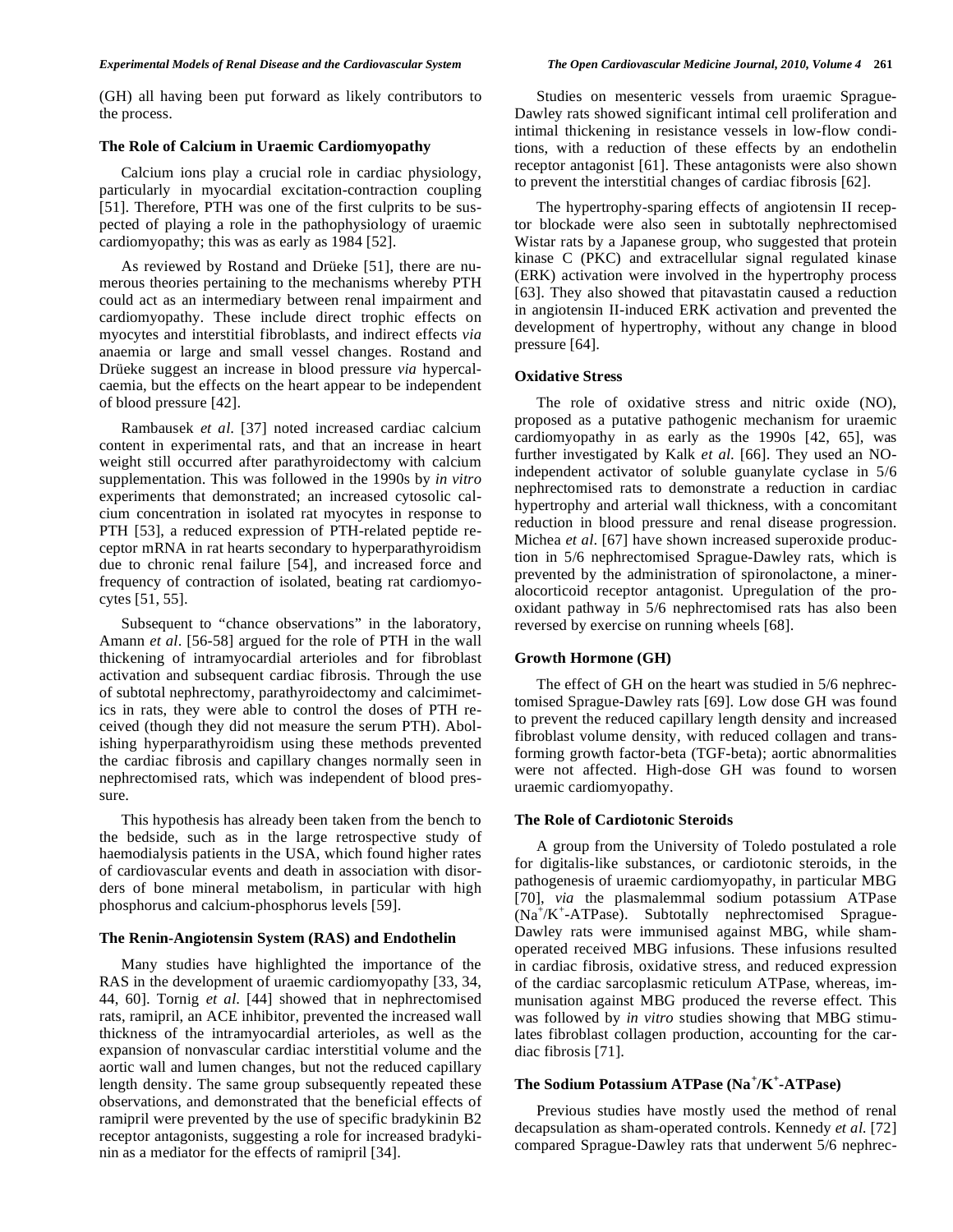tomy to rats that underwent suprarenal aortic banding. Both experimental groups developed hypertension to the same extent, but the nephrectomised rats developed greater cardiac hypertrophy. The nephrectomised rats also exhibited downregulation of cardiac  $Na^+/K^+$ -ATPase, impaired myocyte contractile function, and abnormal cell calcium cycling. The effect of uraemia on the  $Na^+/K^+$ -ATPase pump has been variable in different experiments, leaving the role of this molecule uncertain. Kennedy *et al*. suggest that both systolic function and diastolic function are abnormal, but that the systolic function is normal *in vivo* because it is masked by circulating digitalis-like substances in uraemia.

#### **Animal Models in Uraemic Cardiomyopathy**

 Nearly all the animal models of uraemic cardiomyopathy have involved the use of rats. However, Kennedy *et al*. performed a 5/6 nephrectomy on CD1 mice, resulting in hypertension, cardiac enlargement and fibrosis, similar to the rat models [73]. As the karyotype of the mouse is well known, this murine model offers opportunities for the use of genetic manipulation in the study of uraemic cardiomyopathy. Indeed, the same group have already taken this opportunity [74], by studying mice with knockdown of Friend leukaemia integration-1 transcription factor (Fli-1) subject to 5/6 nephrectomy. These mice demonstrated a greater degree of cardiac fibrosis than the wild type. This study also supports the above-mentioned role of MBG by demonstrating MBGinduced translocation of PKC, resulting in decreases in Fli-1 expression.

 Bro *et al*. [75] have also exploited the mouse genome, by using apolipoprotein E deficient C57BL/6 mice, which are resistant to the development of hypertension post-subtotal nephrectomy, to study the effect of uraemia on the heart, independently of blood pressure. These mice did not develop any defects in cardiac structure or function postnephrectomy. However, Siedlecki *et al*. [76] demonstrated that nephrectomised 129/SvJ mice developed histological signs of uraemic cardiomyopathy without hypertension or volume overload.

# **VASCULAR CALCIFICATION IN CHRONIC RENAL FAILURE**

 Mouse models, as well as rat models, have been extensively used in the study of vascular calcification in chronic renal failure [77]. Calcification of uraemic vessels is common, and associated with a greater cardiovascular mortality [78]. A review of animal models of vascular calcification already exists [77], thus, the present review focuses briefly on animal models of uraemic vascular calcification.

 Knockout mouse models have been used to study the pathophysiology of vascular calcification. For example, studies have been used to demonstrate that low-densitylipoprotein (LDL)-receptor knockout and a high cholesterol diet results in increased calcification of the intima and media of the aorta [79, 80]. The 5/6 nephrectomy rat model has been used in pharmacological studies, in order to demonstrate the effects of calcitriol on vascular calcification in uraemia [78], and to study the potential use of vitamin D analogues such as 22-oxacalcitriol (OCT). For example, Hirata *et al*. [81] demonstrated that OCT was effective in suppressing PTH in uraemic Sprague-Dawley rats, while

producing less vascular calcification. Tamura *et al*. [82] used the same model in Wistar–Imamichi rats to show that the bisphosphonate etidronate prevents calcification of the aorta in renal failure.

# *DE NOVO* **CARDIOMYOPATHY AFTER RENAL TRANSPLANTATION**

 Although renal transplants have been shown to ameliorate cardiovascular disease progression [83], human studies have highlighted a problem of new congestive cardiac failure in many patients post-renal transplantation [84, 85]. Few animal models have been used to provide insight into the pathological processes involved. Baumann *et al*. [2] orthotopically transplanted kidneys, under ciclosporin immunosuppression, from Fisher rats into Lewis rats, which had their native kidneys removed. This resulted in increased left ventricular mass at 24 weeks post-transplant; this effect was dampened in transplanted rats given the angiotensin receptor blocker candesartan. However, controls consisted of untreated rats, i.e. rats not subjected to surgery or to pharmacological agents. Although it would appear that this model offers an opportunity to study the so-called transplantationinduced cardiomyopathy, more convincing control groups are needed.

#### **CONCLUSIONS**

 Experimental models have played a crucial role in the study of the complex interplay between the heart and the kidney in chronic renal disease. In view of the numerous differences in animal and human anatomy, physiology and pathology, the results of these experiments should be interpreted with caution, but in some areas, these studies have led directly to advances in therapeutics. Conditions such as uraemic cardiomyopathy and transplantation-induced cardiomyopathy are still poorly understood, and it is clear that animal models will continue to provide hitherto unforeseen insights into their pathophysiology.

# **ABBREVIATIONS**

| ACE         |     | Angiotensin converting enzyme                          |
|-------------|-----|--------------------------------------------------------|
| BFGF        | $=$ | Basic fibroblast growth factor                         |
| ERK         | $=$ | Extracellular signal regulated kinase                  |
| $Fli-1$     | $=$ | Friend leukaemia integration-1 transcription<br>factor |
| GH          | $=$ | Growth hormone                                         |
| LDL         | $=$ | low-density-lipoprotein                                |
| MBG         | $=$ | Marinobufagenin                                        |
| NO –        |     | $=$ Nitric oxide                                       |
| PTH         | $=$ | Parathyroid hormone                                    |
| PKC.        | $=$ | Protein kinase C                                       |
| RAS         | $=$ | Renin-angiotensin system                               |
| $TGF-\beta$ | $=$ | Transforming growth factor-beta                        |
| VEGF        | $=$ | Vascular endothelial growth factor                     |
| OCT         | $=$ | 22-oxacalcitriol                                       |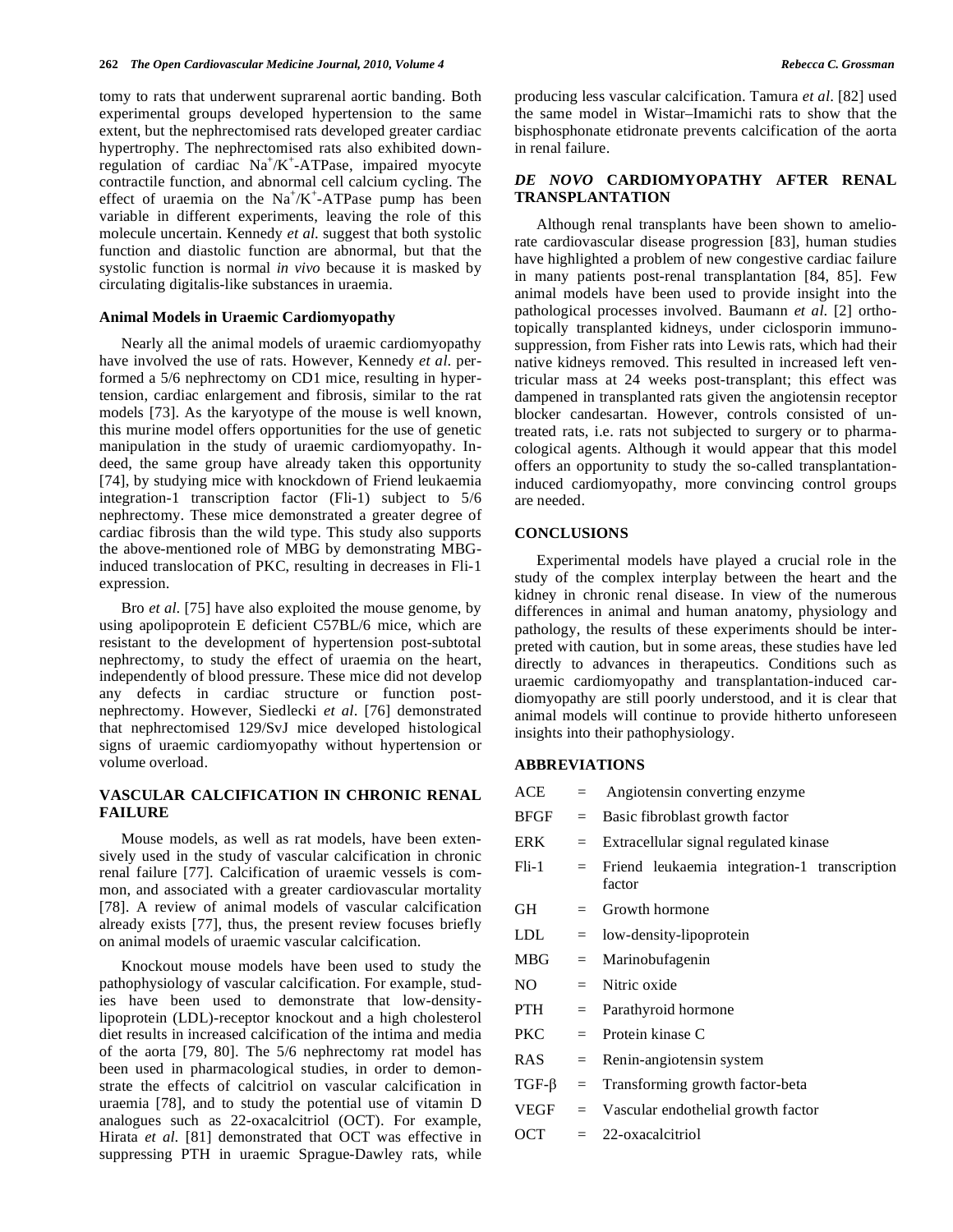#### **ACKNOWLEDGEMENTS**

 I am immensely grateful to Professor Alexander J Howie for his encouragement and helpful feedback regarding this work.

### **REFERENCES**

- [1] Amann K, Ritz E. The heart in renal failure: Morphological changes of the myocardium – new insights. J Clin Basic Cardiol 2001; 4: 109-13.
- [2] Baumann M, Chang J, Thürmel K, *et al*. Fisher-Lewis kidney transplantation model as a tool for investigation of transplantationinduced cardiomyopathy. Transplant Proc 2009; 41: 2612-5.
- [3] Raine AEG, Seymour A-ML, Roberts AFC, Radda GK, Ledingham JGG. Impairment of cardiac function and energetics in experimental renal failure. J Clin Invest 1993; 92: 2934-40.
- [4] Pinto YM, Paul M, Ganten D. Lessons from rat models of hypertension: From Goldblatt to genetic engineering. Cardiovasc Res 1998; 39: 77-88.
- [5] Wolfensohn S, Lloyd M. Handbook of laboratory animal management and welfare. 3rd ed. Oxford: Blackwell 2003.
- [6] Hasenfuss G. Animal models of human cardiovascular disease, heart failure and hypertrophy. Cardiovasc Res 1998; 39: 60-76.
- [7] Doggrell SA, Brown L. Rat models of hypertension, cardiac hypertrophy and failure. Cardiovasc Res 1998; 39: 90-105.
- [8] Lerman LO, Chade AR, Sica V, Napoli C. Animal models of hypertension: An overview. J Lab Clin Med 2005; 146:160-73.
- [9] Glodny B, Glodny DE. John Loesch, discoverer of renovascular hypertension, and Harry Goldblatt: Two great pioneers in circulation research. Ann Intern Med 2006; 144: 286-95.
- [10] Bermann LB. Harry Goldblatt: 1891-1977. JAMA 1977; 238: 1846.
- [11] Goldbatt H, Lynch J, Hanzal RF, Summerville WW. Studies on experimental hypertension: I. The production of persistent elevation of systolic blood pressure by means of renal ischemia. J Exp Med 1934; 59: 347-79.
- [12] Goldblatt H. Studies on experimental hypertension: III. The production of persistent hypertension in monkeys (macaque) by renal ischemia. J Exp Med 1937; 65: 671-5.
- [13] Goldblatt H, Kahn JR, Hanzal RF. Studies on experimental hypertension: IX. The effect on blood pressure of constriction of the abdominal aorta above and below the site of origin of both main renal arteries. J Exp Med 1939; 69: 649-74.
- [14] Goldblatt H, Kahn JR, Lewis HA. Studies on experimental hypertension: XIX. The production of persistent hypertension in sheep and goats. J Exp Med 1943; 77: 297-307.
- [15] Goldblatt H. Experimental renal hypertension: mechanisms of production and maintenance. Circulation 1958; 17: 642-7.
- [16] Goldblatt H. Hypertension due to renal ischemia. Bull N Y Acad Med 1964; 40: 745-58.
- [17] Pickering GW, Prinzmetal M. Experimental hypertension of renal origin in the rabbit. Clin Sci 1938; 3: 357.
- [18] Wilson C, Byron FB. Renal changes in malignant hypertension: Experimental evidence. Lancet 1939; i: 136-9.
- [19] Leenen FHH, De Jong W. A solid silver clip for induction of predictable levels of renal hypertension in the rat. J Appl Physiol 1971; 31: 142-4.
- [20] Capasso JM, Palackal T, Olivetti G, Anversa P. Left ventricular failure induced by long-term hypertension in rats. Circ Res 1990; 66: 1400-12.
- [21] Brilla CG, Pick R, Tan LB, Janicki JS, Weber KT. Remodeling of the rat right and left ventricles in experimental hypertension. Circ Res 1990; 67: 1355-64.
- [22] Dobrian AD, Schriver SD, Prewitt RL. Role of angiotensin II and free radicals in blood pressure regulation in a rat model of renal hypertension. Hypertension 2001; 38: 361-6.
- [23] Johns C, Gavras I, Handy DE, Salomao A, Gavras H. Models of experimental hypertension in mice. Hypertension 1996; 28: 1064-9.
- [24] Wiesel P, Mazzolai L, Nussberger J, Pedrazzini T. Two-kidney, one clip and one-kidney, one clip hypertension in mice. Hypertension 1997; 29: 1025-30.
- [25] Lerman LO, Nath KA, Rodriguez-Porcel M, *et al*. Increased oxidative stress in experimental renovascular hypertension. Hypertension 2001; 37: 541-6.
- [26] Page IH. Production of persistent arterial hypertension by cellophane perinephritis. JAMA 1939; 113: 2046-8.
- [27] Grollman A. A simplified procedure for inducing chronic renal hypertension in the mammal. Proc Soc Exp Biol Med 1944; 57: 102-4.
- [28] Siragy HM, Carey RM. Protective role of the angiotensin AT2 receptor in a renal wrap hypertension model. Hypertension 1999; 33: 1237-42.
- [29] Munagala VK, Hart CYT, Burnett Jr JC, Meyer DM, Redfield MM. Ventricular structure and function in aged dogs with renal hypertension: a model of experimental diastolic heart failure. Circulation 2005; 111: 1128-35.
- [30] Rieder MJ, Roman RJ, Greene AS. Reversal of microvascular rarefaction and reduced renal mass hypertension. Hypertension 1997; 30: 120-7.
- [31] Katki KA, Supowit SC, DiPette DJ. Substance P in subtotal nephrectomy-salt hypertension. Hypertension 2002; 39: 389-93.
- [32] Gross M-L, Ritz E. Hypertrophy and fibrosis in the cardiomyopathy of uremia — beyond coronary heart disease. Semin Dialysis 2008; 21: 308-18.
- [33] Fabris B, Carretta R, Fischetti F, *et al*. Contribution of systemic blood pressure to myocardial remodeling in uremic rats. Hypertension 1995; 26: 321-6.
- [34] Amann K, Gassmann P, Buzello M, *et al*. Effects of ACE inhibition and bradykinin antagonism on cardiovascular changes in uremic rats. Kidney Int 2000; 58: 153-61.
- [35] Perez-Ruiz L, Ros-Lopez S, Cardus A, Fernandez E, Valdivielso JM. A forgotten method to induce experimental chronic renal failure in the rat by ligation of the renal parenchyma. Nephron Exp Nephrol 2006; 103: 126-30.
- [36] Conti M, Renaud IM, Poirier B, *et al*. High levels of myocardial antioxidant defense in aging nondiabetic normotensive Zucker obese rats. Am J Physiol Regul Integr Comp Physiol 2004; 286: R793-800.
- [37] Rambausek M, Ritz E, Mall G, Mehls O, Katus H. Myocardial hypertrophy in rats with renal insufficiency. Kidney Int 1985; 28: 775-82.
- [38] Grawitz P, Israel O. Experimentelle Untersuchungen Uber den Zusammenhang zwischen Nierenerkrankungen und Herzhypertrophie. Virchows Arch Path Anat 1879; 77: 315-46.
- [39] McMahon AC, Greenwald SE, Dodd SM, Hurst MJ, Raine AEG. Prolonged calcium transients and myocardial remodelling in early experimental uraemia. Nephrol Dial Transplant 2002; 17: 759-64.
- [40] Mall G, Rambausek M, Neumeister A, Kollmar S, Vetterlein F, Ritz E. Myocardial interstitial fibrosis in experimental uremia – implications for cardiac compliance. Kidney Int 1988; 33: 804-11.
- [41] Amann K, Wiet G, Zimmer G, Gretz N, Ritz E, Mall G. Reduced capillary density in the myocardium of uremic rats – a stereological study. Kidney Int 1992; 42: 1079-85.
- [42] Amann K, Neusüss R, Ritz E, Irzyniec T, Wiest G, Mall G. Changes of vascular architecture independent of blood pressure in experimental uremia. Am J Hypertens 1995; 8: 409-17.
- [43] Törnig J, Gross M-L, Simonaviciene A, Mall G, Ritz E, Amann K. Hypertrophy of intramyocardial arteriolar smooth muscle cells in experimental renal failure. J Am Soc Nephrol 1999; 10: 77-83.
- [44] Törnig J, Amann K, Ritz E, Nichols C, Zeler M, Mall G. Arteriolar wall thickening, capillary rarefaction and interstitial fibrosis in the heart of rats with renal failure: The effects of ramipril, nifedipine and moxonidine. J Am Soc Nephrol 1996; 7: 667-75.
- [45] Amann K, Neimeier KA, Schwarz U, *et al*. Rats with moderate renal failure show capillary deficit in heart but not skeletal muscle. Am J Kidney Dis 1997; 30: 382-8.
- [46] Donohoe P, Hendry BM, Walgama OV, *et al*. An altered repolarizing potassium current in rat cardiac myocytes after subtotal nephrectomy. J Am Soc Nephrol 2000; 11: 1589-99.
- [47] Mann JF, Jakobs KH, Riedel J, Ritz E. Reduced chronotropic responsiveness of the heart in experimental uremia. Am J Physiol Heart Circ Physiol 1986; 250: H846-52.
- [48] Dhein S, Röhnert P, Markau S, *et al*. Cardiac beta-adrenoceptors in chronic uremia: Studies in humans and rats. J Am Coll Cardiol 2000; 36: 608-17.
- [49] Weisensee D, Löw-Friedrich I, Riehle M, Bereiter-Hahn J, Schloeppe W. *In vitro* approach to 'uremic cardiomyopathy'. Nephron 1993; 65: 392-400.